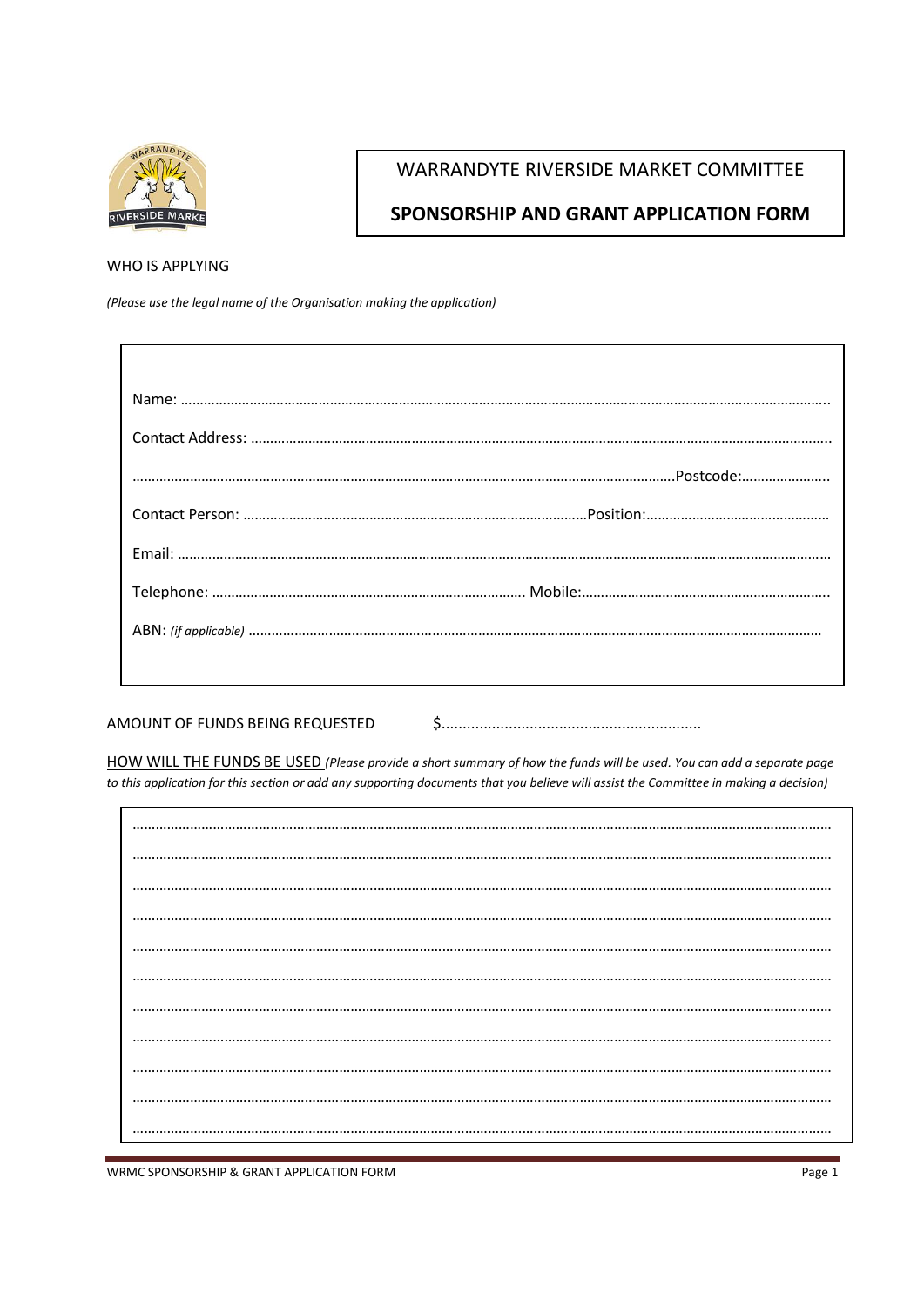It will be an important condition of any successful applicant to assist the Warrandtye Riverside Market Committee or any of the five organisations represented on the Committee with volunteer personnel. One such occasion could be the actual Market which is held on the first Saturday of each month except for January, with two Markets in December on the first and third Saturday in December. The volunteer roster is managed by Committee with the names of the Volunteers being required the Wednesday prior to each Market.

| Is this condition acceptable to the Applicant?         | $\Box$ Yes $\Box$ No |  |
|--------------------------------------------------------|----------------------|--|
| How many Volunteers could you provide on any occasion? |                      |  |

If unable to provide please give a short explanation:

…………………………………………………………………………………………………………………………………………………………………… …………………………………………………………………………………………………………………………………………………………………… …………………………………………………………………………………………………………………………………………………………………… …………………………………………………………………………………………………………………………………………………………………… …………………………………………………………………………………………………………………………………………………………………..

If your Application is successful will you be required to acknowledge the Warrandtye Riverside Market in all marketing/advertising/promotion. How will this be done? *(Logo will be provided)*

………………………………………………………………………………………………………………………………………………………………………… ………………………………………………………………………………………………………………………………………………………………………… ………………………………………………………………………………………………………………………………………………………………………… ………………………………………………………………………………………………………………………………………………………………………… ………………………………………………………………………………………………………………………………………………………………………… ………………………………………………………………………………………………………………………………………………………………………… ………………………………………………………………………………………………………………………………………………………………………… ………………………………………………………………………………………………………………………………………………………………………… ………………………………………………………………………………………………………………………………………………………………………… …………………………………………………………………………………………………………………………………………………………………………